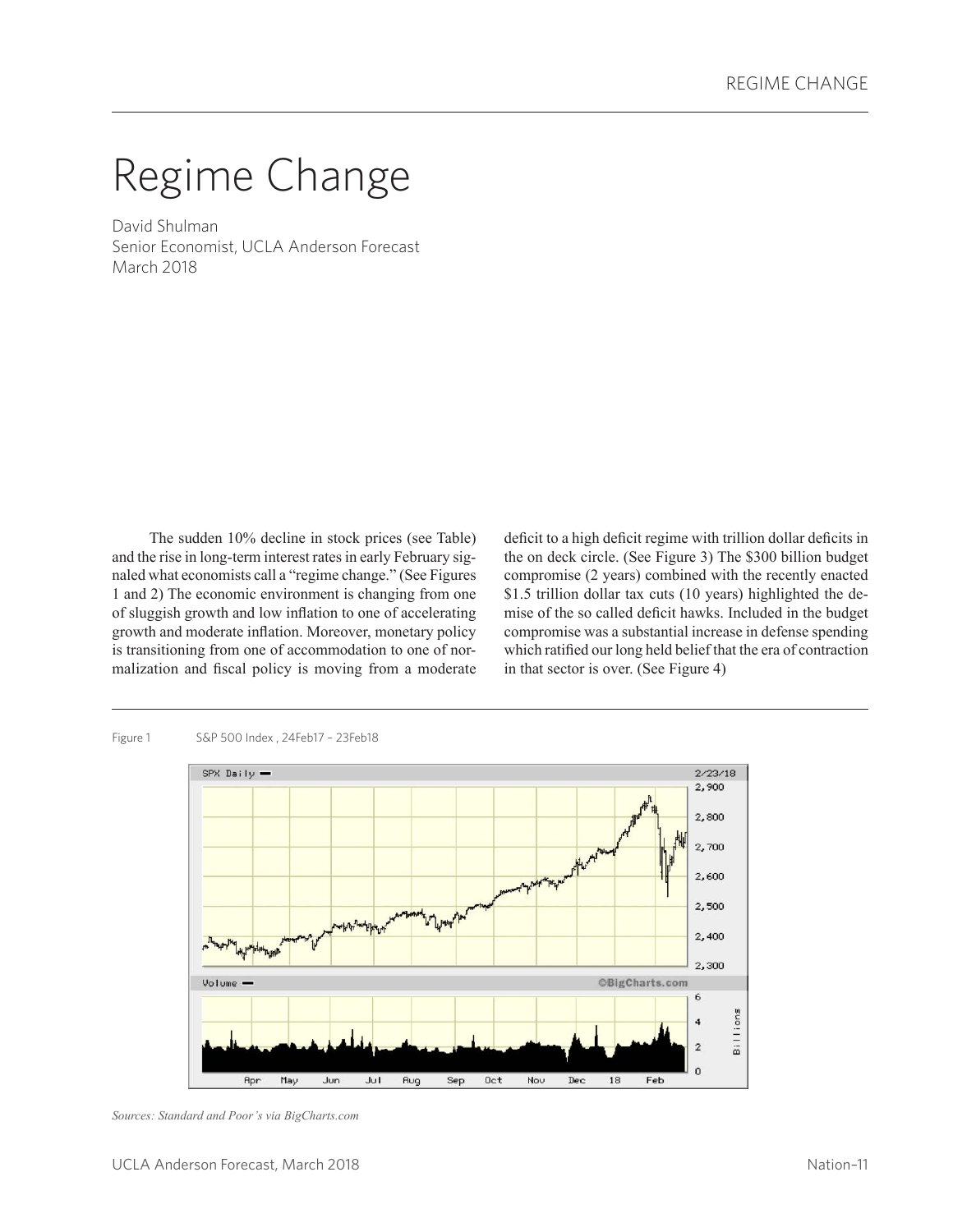

*Sources: BigCharts.com*

## Will the 2018 Stock Market Be a Rerun of 1987?

The quick run-up in stock prices in January took place under a backdrop very reminiscent of the boom and crash in stock prices that took place in 1987. Recall that the S&P 500 advanced 33% from January-August 1987, only to decline by 39% by October. Further, like 1987 there was a Fed transition from Volcker to Greenspan in August of that year while Powell replaced Yellen in January of this year. However, unlike 1987, stocks dropped 10% in January, while in 1987 a similar drop took place in April. The Table below highlights the similarities and a few differences between 2018 and 1987.

#### **SIMILARITIES**

| Indicator                      | January 1987             | January 2018                |
|--------------------------------|--------------------------|-----------------------------|
| <b>S&amp;P 500</b>             | $+13.2%$                 | $+7.5\%$ *                  |
| <b>Extended Bull Market</b>    | Started 8/82             | Started 3/09                |
| <b>Computer Trading</b>        | Portfolio Insurance      | <b>Algo Trading</b>         |
| Economy                        | Strengthening            | Strengthening               |
| <b>Profit Growth</b>           | Accelerating             | Accelerating                |
| <b>Dollar</b>                  | Weakening                | Weakening                   |
| <b>Oil Prices</b>              | Up from lows             | Up from lows                |
| <b>Inflation Rate</b>          | Increasing               | Increasing                  |
| <b>Fed</b>                     | <b>Tightening</b>        | <b>Tightening</b>           |
| <b>10 Year Treasury Yields</b> | Bottoming, about to rise | Rising                      |
| <b>Pro-Growth Tax Reform</b>   | 1986 Tax Act             | 2017 Tax Act                |
| <b>Trade Tensions</b>          | Japan/Germany            | China/NAFTA                 |
| <b>White House Scandal</b>     | Iran/Contra              | <b>Russian Interference</b> |
| <b>DIFFERENCES</b>             |                          |                             |
| Europe                         | <b>Uniting</b>           | <b>Dividing</b>             |
| <b>Big Power Rivalry</b>       | Declining                | Increasing                  |
| <b>Shiller CAPE</b>            | 14X                      | 35X                         |

\*-As of January 26.

Shiller CAPE

*Source: https://shulmaven.blogspot.com/2018/01/eerie-parallels-january-2018-january.html*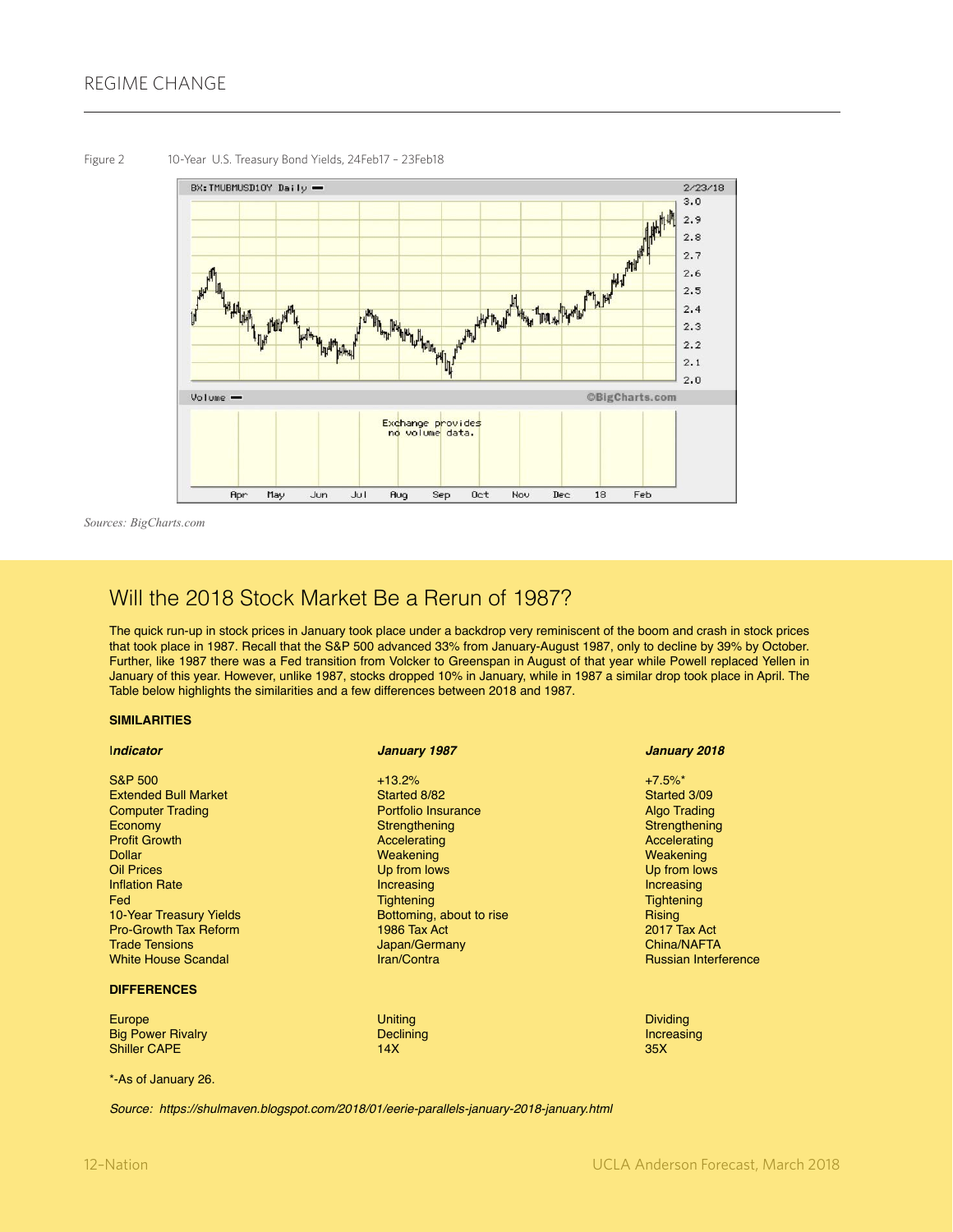

*Sources: Office of Management and Budget and UCLA Anderson Forecast*





*Sources: U.S. Department of Commerce and UCLA Anderson Forecast*

### Growth Driven by Business Investment

Spurred by rising business fixed investment, real GDP growth is on track to continue its 3% pace established in the second quarter of 2017. (See Figure 5) For all of 2018 we forecast a growth rate of 2.9%, but that will slow to 2.6% in 2019 and a sluggish 1.6% in 2020. Why the slowdown? Simply put, the economy is already operating at full employment and it is bound by slow labor force growth and sluggish productivity. Nevertheless, job growth will continue, albeit at a slower clip than in recent years and the unemployment rate will hit 3.5% in early 2019. (See Figures 6 and 7)





*Sources: U.S. Department of Commerce and UCLA Anderson Forecast*





*Sources: U.S. Bureau of Labor Statistics and UCLA Anderson Forecast*

As we mentioned above, the key driver of the economy will be business fixed investment. All three categories of business fixed investment (equipment, intellectual property and structures) will be expanding robustly in 2018 with real equipment spending leading the way with a gain of 8.4%. (See Figures 8, 9, and 10) Business investment is responding to pent-up demand, the near moratorium on new regulations by the Trump Administration as well as the reduction in business taxation and the new 100% expensing rules for the depreciation of capital equipment. Nevertheless, growth here will slow as the economy begins to operate at its full potential.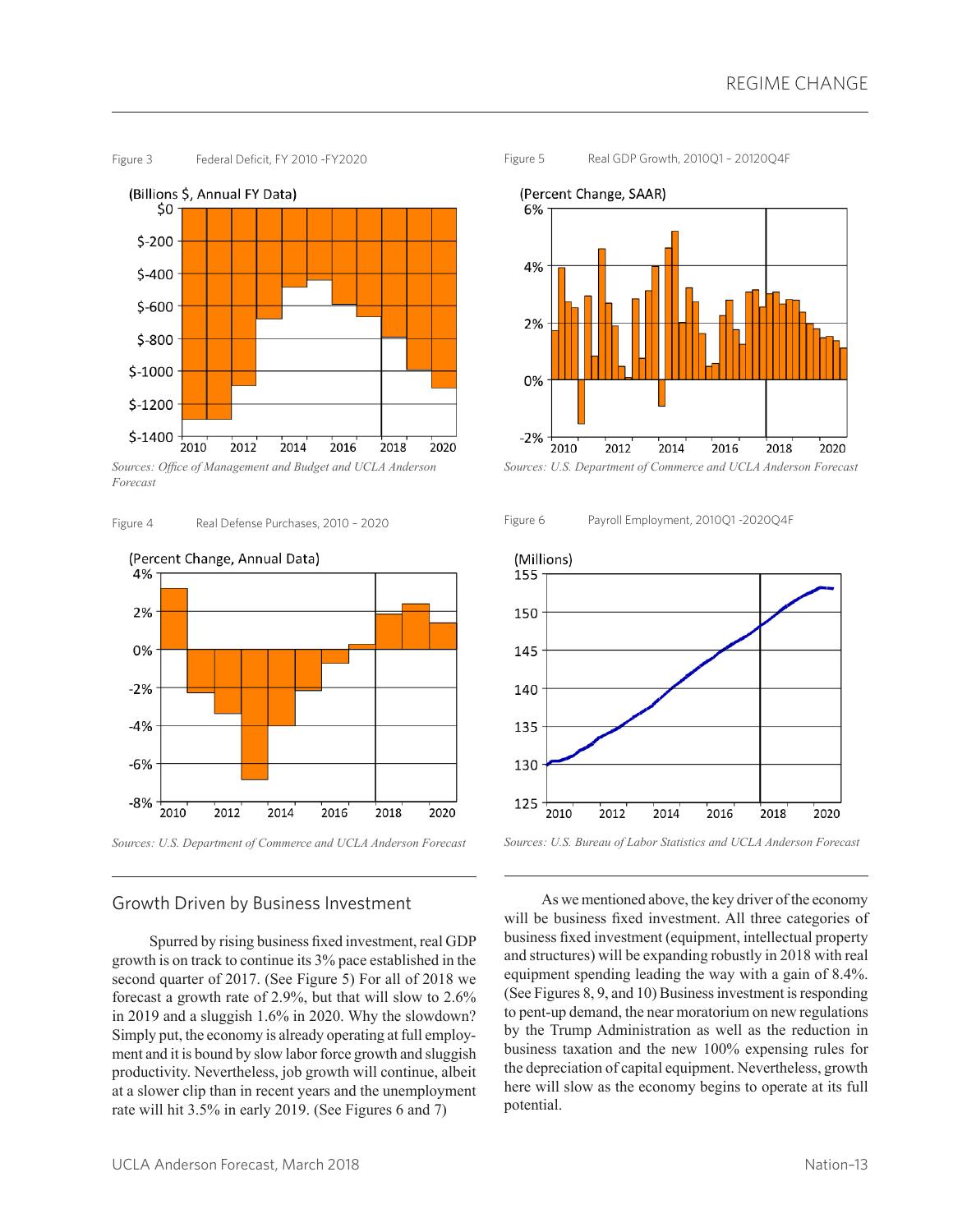## REGIME CHANGE





*Sources: U.S. Bureau of Labor Statistics and UCLA Anderson Forecast*







*Sources: U.S. Department of Commerce and UCLA Anderson Forecast*





*Sources: U.S. Department of Commerce and UCLA Anderson Forecast*







*Sources: U.S. Department of Commerce and UCLA Anderson Forecast*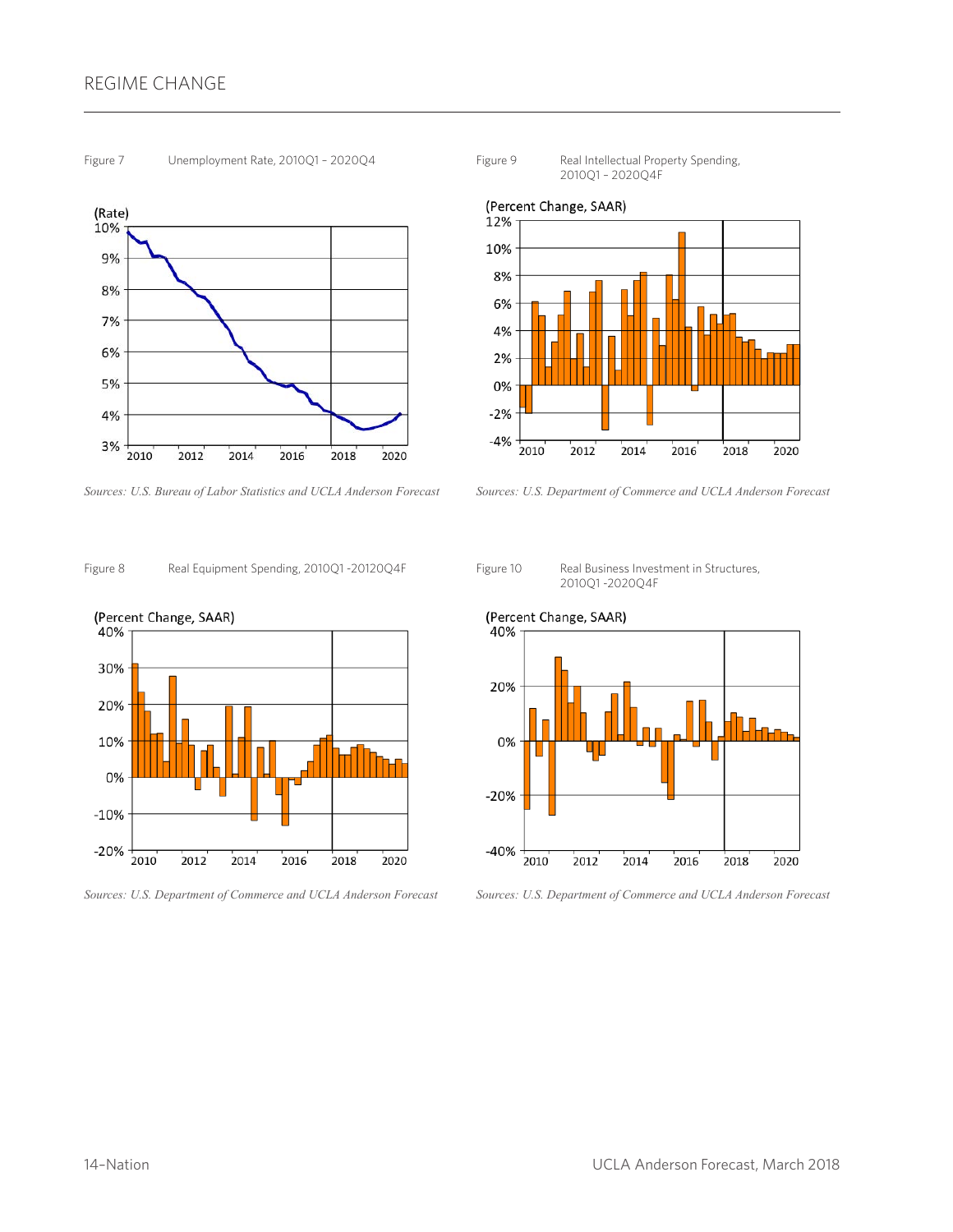#### No Boom for Housing

Although housing activity will continue to expand through 2019, it will be far from a boom. Higher interest rates (discussed below) and higher home prices will take their toll on housing starts. (See Figure 11) Simply put, if we didn't have a housing boom with mortgage rates below 4%, how will we have one when mortgage rates exceed 5%? Thus, after recording 1.2 million housing starts in 2017, we are forecasting 1.3 million units in 2018 and 1.38 million and 1.36 million units in 2019 and 2020, respectively.



*Sources: U.S. Bureau of the Census and UCLA Anderson Forecast*

#### A Blow Out in the Trade Deficit

Although President Trump has railed against the trade deficit, the stepped up pace of economic activity along with increase in the federal deficit will cause **the trade deficit, as measured by real net exports, to increase from \$620 billion in 2017 to nearly \$800 billion in 2020**. (See Figure 12) Because the United States is consuming more than it is producing it has to make up the difference through imports. As a result, the Trump fiscal policy will be playing a major role in increasing the trade deficit. Moreover, instead of improving the situation, the Trump Administration proposals to increase tariffs on steel and aluminum will actually make things worse as domestic costs rise and foreign producers retaliate.



## Higher Wages, Inflation and Interest Rates Ahead

One of the triggers of the stock market sell-off in early February was a reported increase in average hourly earnings of 0.3% in January over December. Instead of using hourly earnings we prefer to use the employee compensation index as a better measure of the strength of the labor market largely because that index includes bonuses and benefits. In 2017 that index increased at a very modest rate of 1.4% over 2016, but the quarterly run rate for 2018 will likely be above 4% and approach 4.5% by 2020. (See Figure 13) This is how a fully employed economy is supposed to behave.





*Sources: Bureau of Labor Statistics and UCLA Anderson Forecast*